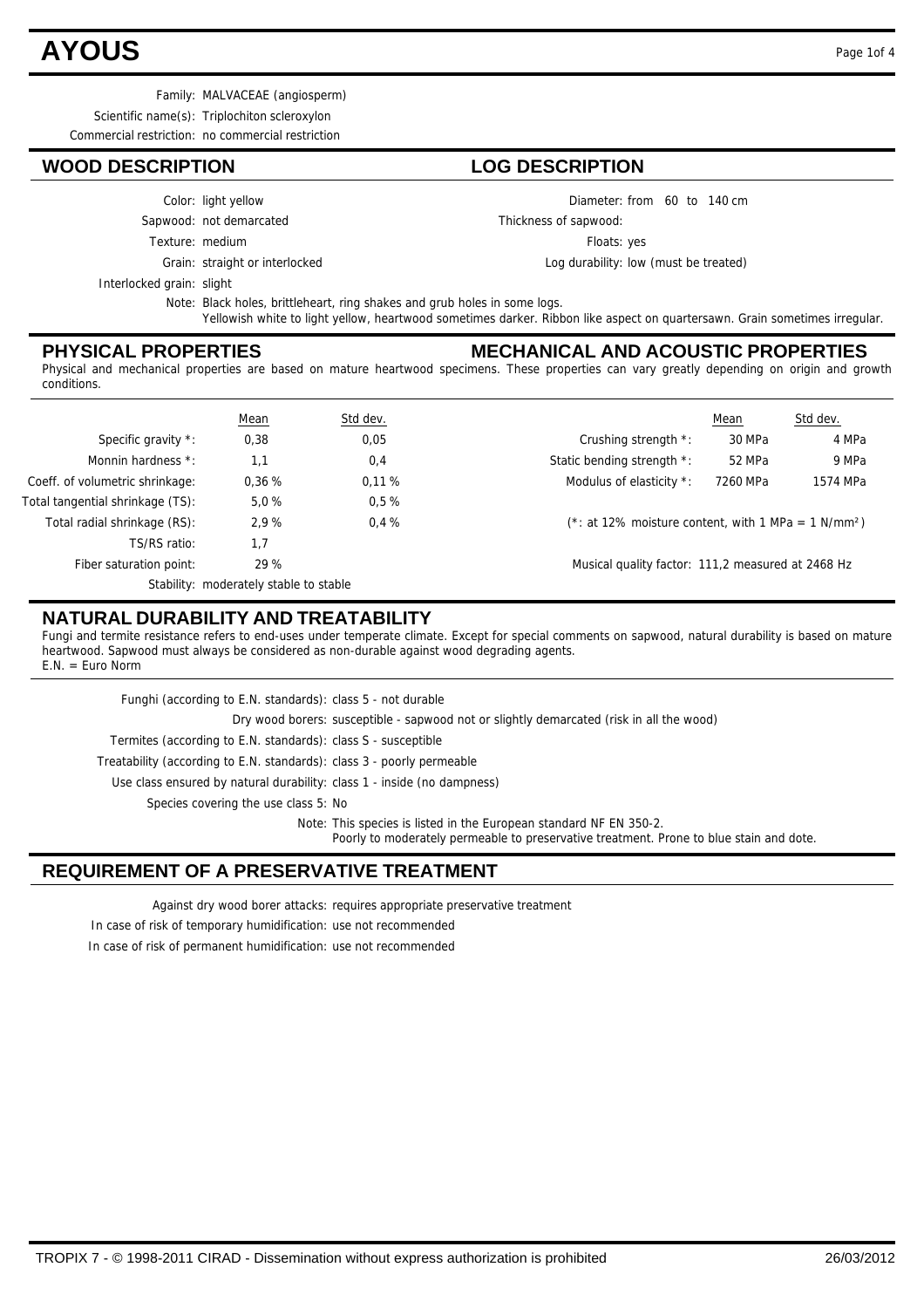# **AYOUS** Page 2/4

#### **DRYING**

| Drying rate: rapid        |                                                                                                           | Possible drying schedule: 3 |          |          |                  |
|---------------------------|-----------------------------------------------------------------------------------------------------------|-----------------------------|----------|----------|------------------|
|                           | Risk of distortion: no risk or very slight risk                                                           | Temperature (°C)            |          |          |                  |
| Risk of casehardening: no |                                                                                                           | M.C. (%)                    | dry-bulb | wet-bulb | Air humidity (%) |
|                           | Risk of checking: no risk or very slight risk                                                             | Green                       | 60       | 56       | 81               |
| Risk of collapse: no      |                                                                                                           | 30                          | 68       | 58       | 61               |
|                           | Note: During air drying, it is recommended to use large<br>spacer sticks to allow a good air circulation. | 20                          | 74       | 60       | 51               |
|                           |                                                                                                           | 15                          | 80       | 61       | 41               |

This schedule is given for information only and is applicable to thickness lower or equal to 38 mm. It must be used in compliance with the code of practice. For thickness from 38 to 75 mm, the air relative humidity should be increased by 5 % at each step.

For thickness over 75 mm, a 10 % increase should be considered.

#### **SAWING AND MACHINING**

| Blunting effect: normal                       |                                                                                                                                                                                 |
|-----------------------------------------------|---------------------------------------------------------------------------------------------------------------------------------------------------------------------------------|
| Sawteeth recommended: ordinary or alloy steel |                                                                                                                                                                                 |
| Cutting tools: ordinary                       |                                                                                                                                                                                 |
| Peeling: good                                 |                                                                                                                                                                                 |
| Slicing: nood                                 |                                                                                                                                                                                 |
|                                               | Note: Tends to crumble when machining end grain and tends to tear in mortising (it is recommended to keep sharp edges and to<br>reduce the cutting angle). Filling recommended. |
|                                               |                                                                                                                                                                                 |

#### **ASSEMBLING**

Nailing / screwing: poor

Gluing: correct

Note: Gluing must be done carefully: absorbent wood.

### **COMMERCIAL GRADING**

Appearance grading for sawn timbers: According to SATA grading rules (1996) For the "General Purpose Market": Possible grading for square edged timbers: choix I, choix II, choix III, choix IV Possible grading for short length lumbers: choix I, choix II Possible grading for short length rafters: choix I, choix II, choix III For the "Special Market": Possible grading for strips and small boards (ou battens): choix I, choix II, choix III Possible grading for rafters: choix I, choix II, choix III

### **FIRE SAFETY**

Conventional French grading: Thickness > 14 mm : M.3 (moderately inflammable) Thickness < 14 mm : M.4 (easily inflammable) Euroclasses grading: D s2 d0 Default grading for solid wood, according to requirements of European standard EN 14081-1 annex C (April 2009). It concerns structural graded timber in vertical uses with mean density upper 0.35 and thickness upper 22 mm.

#### **END-USES**

| Moulding                                                                                     | Veneer for interior of plywood            |  |  |  |  |
|----------------------------------------------------------------------------------------------|-------------------------------------------|--|--|--|--|
| Veneer for back or face of plywood                                                           | Current furniture or furniture components |  |  |  |  |
| Boxes and crates                                                                             | Interior joinery                          |  |  |  |  |
| Interior panelling                                                                           | Fiber or particle boards                  |  |  |  |  |
| Blockboard                                                                                   | Sculpture                                 |  |  |  |  |
| Matches                                                                                      | Sliced veneer                             |  |  |  |  |
| Pencils                                                                                      |                                           |  |  |  |  |
| Note: Substitute for POPLAR (Populus spp.) for several end-uses: light furniture, pannelling |                                           |  |  |  |  |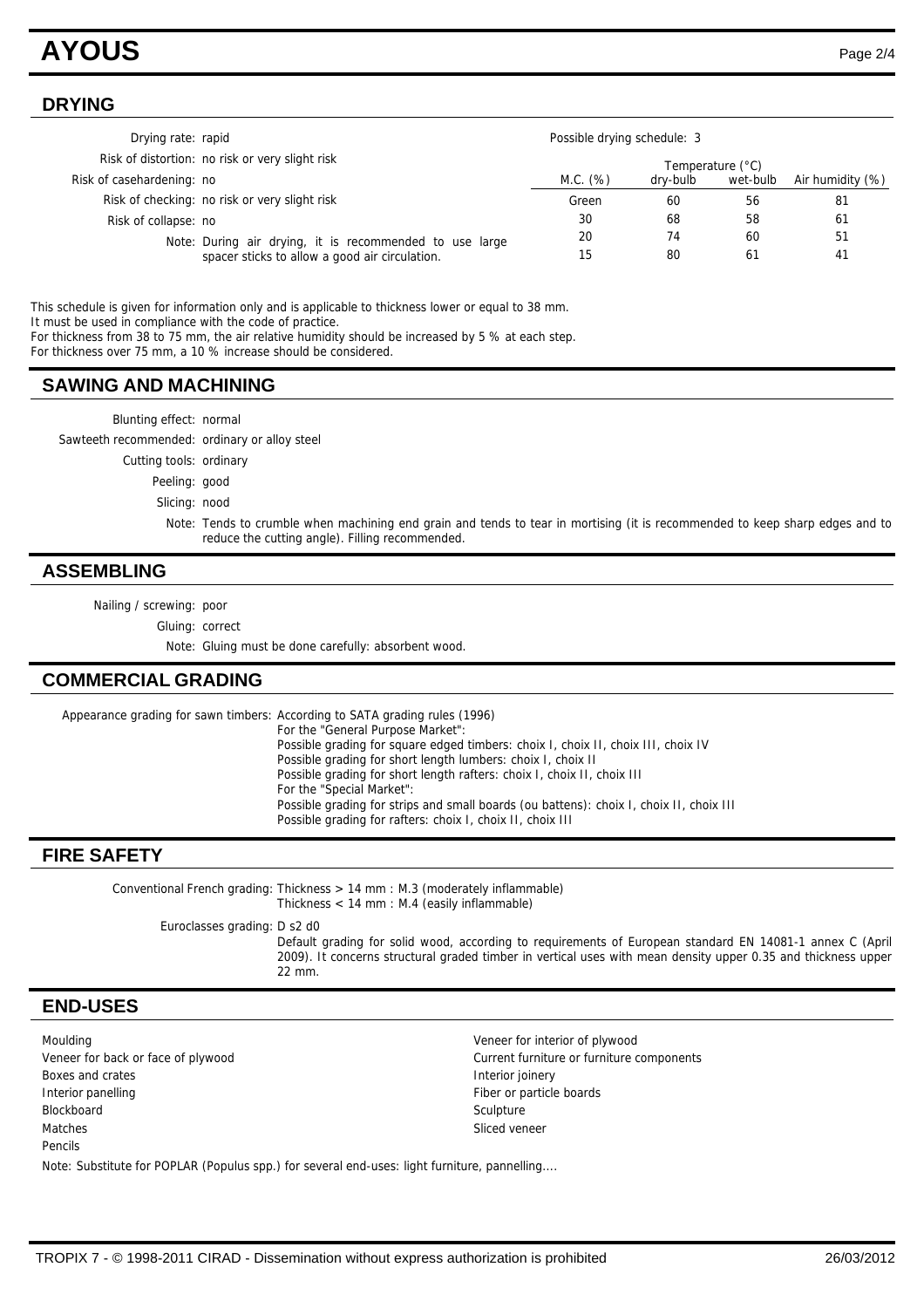# **AYOUS** Page 3/4

# **MAIN LOCAL NAMES**

| Country                  | Local name    | Country                  | Local name    |
|--------------------------|---------------|--------------------------|---------------|
| Benin                    | <b>XWETIN</b> | Cameroon                 | AYOUS         |
| Cameroon                 | <b>AYUS</b>   | Congo                    | <b>EGUESS</b> |
| <b>Ivory Coast</b>       | <b>SAMBA</b>  | Gabon                    | AYOUS         |
| Ghana                    | <b>WAWA</b>   | <b>Equatorial Guinea</b> | AYOUS         |
| <b>Equatorial Guinea</b> | <b>AYUS</b>   | Nigeria                  | ARERE         |
| Nigeria                  | <b>OBECHE</b> | Central African Republic | <b>BADO</b>   |
| Central African Republic | M'BADO        | Germany                  | ABACHI        |
| France                   | AYOUS         | France                   | SAMBA         |
| United Kingdom           | <b>AYOUS</b>  | United Kingdom           | <b>OBECHE</b> |
| United Kingdom           | <b>WAWA</b>   |                          |               |